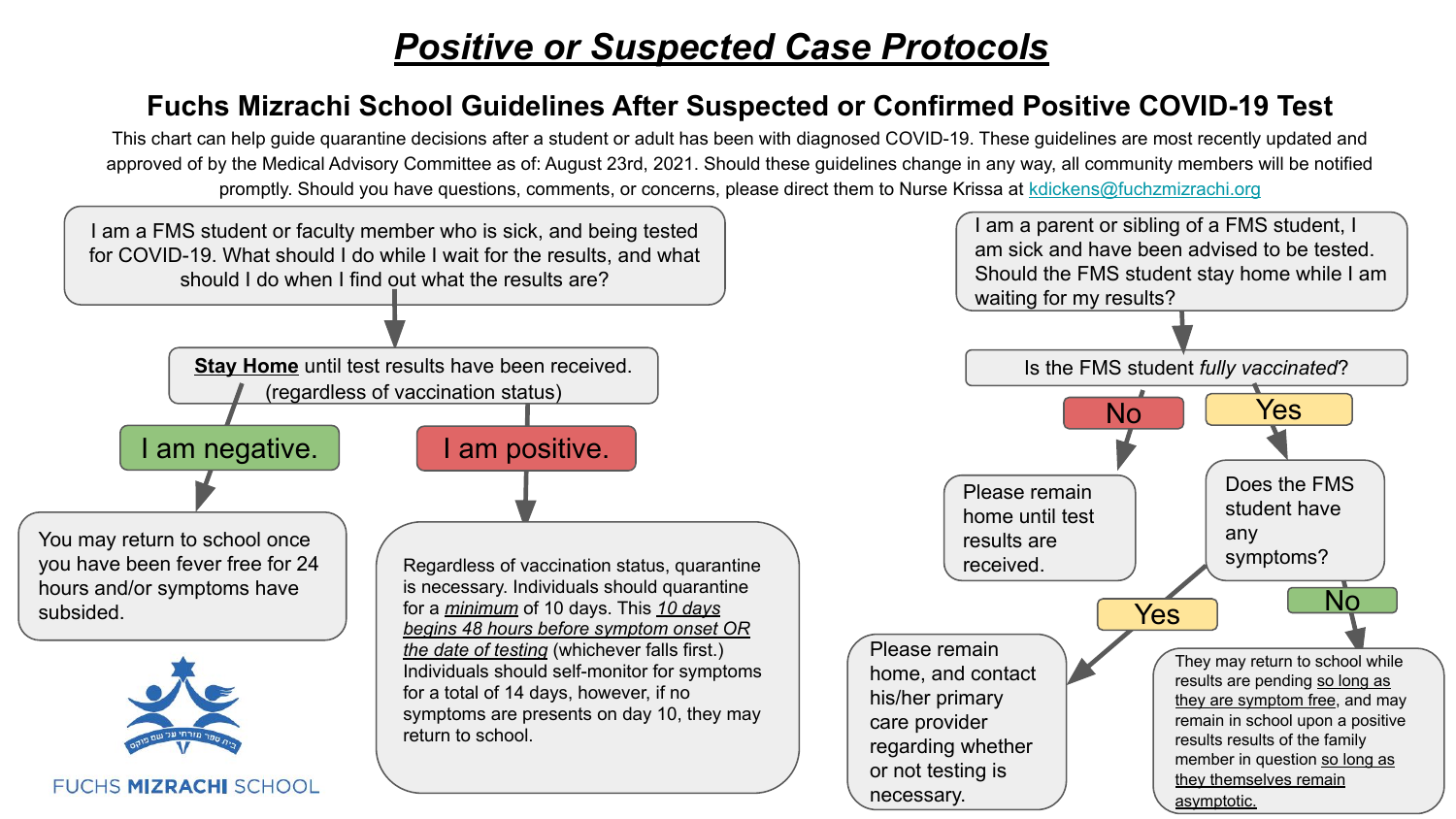## *Close Contact Protocols*

#### **Fuchs Mizrachi School Guidelines After Exposure in K-12 Classroom Settings**

This chart can help guide quarantine decisions after a student or adult contract is exposed to someone with COVID-19 *in the classroom setting.* These guidelines are most recently updated and approved of by the Medical Advisory Committee as of: August 23rd, 2021. Should these guidelines change in any way, all community members will be notified promptly. Should you have questions, comments, or concerns, please direct them to Nurse Krissa at [kdickens@fuchzmizrachi.org](mailto:kdickens@fuchzmizrachi.org)